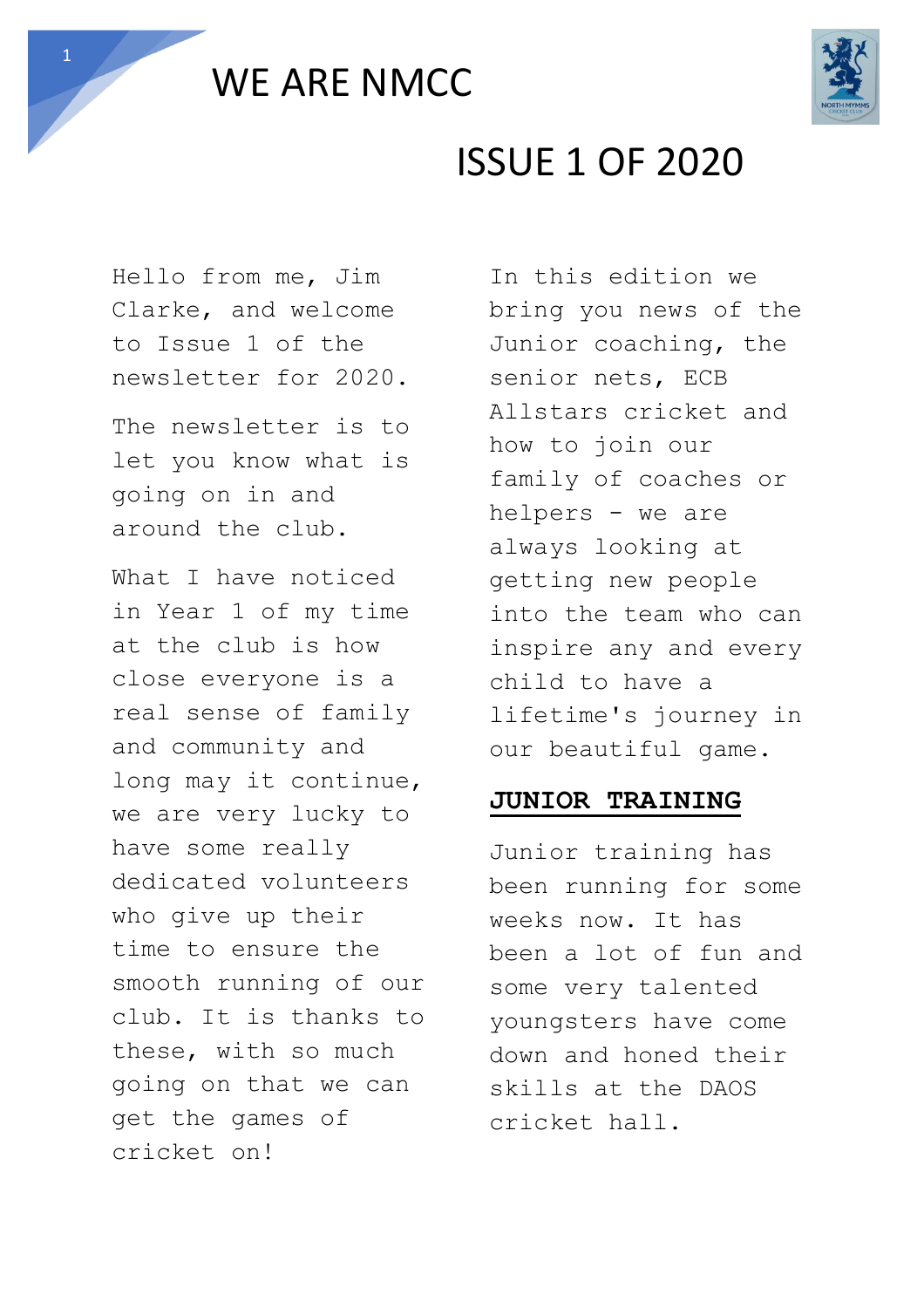



Led by Nesan Jeyaratnam (Club captain and ex Hertfordshire captain) and a team of dedicated coaches, the sessions have been a revelation with so many children developing their skills at these sessions.

We are still taking bookings for the sessions that are held at Dame Alice Owens School. Dugdale Hill Lane Potters Bar EN6 2DU. Times are Softball from 6-7pm Hardball 7-8pm

A free trial session is available, and each session is £12 an hour (or £10 booked in advance).

# ISSUE 1 OF 2020

For more information on Junior Cricket please contact Nesan on [nesanjeyaratnam@msn.com](mailto:nesanjeyaratnam@msn.com) or to book a place please contact Kathy [Katharine.whayman@btopenworld.com](mailto:Katharine.whayman@btopenworld.com)

#### **SENIOR TRAINING**

It's that time of year again, when we all dust off our pads and oil our bats, before breaking it hitting the first ball of the winter … *(leaving it in the airing cupboard might seem a good idea in September but bats do not fare well next to a boiler!)* and we charge in at what we think is 100mph  $\odot$ 

Senior Nets take place on a Sunday morning at 10am at

2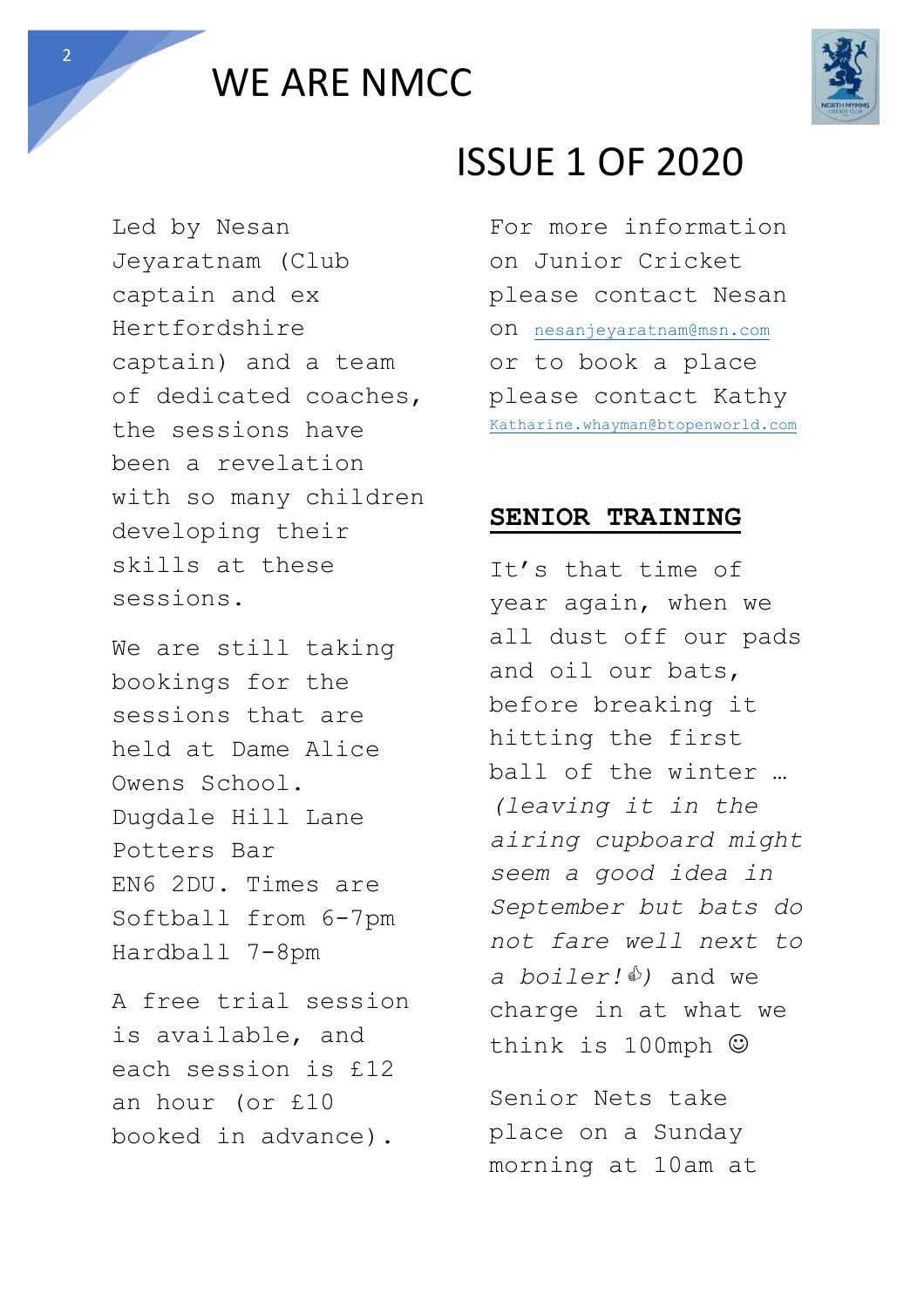WE ARE NMCC



Beaumont School in St Albans, everyone is welcome new players or old and it's just £5 a session.

#### **SENIOR CRICKET**

This season sees the re-engagement of our  $3^{rd}$  XI playing at the Royal Vets College, it will be great to see so many of our juniors and some more senior players. Going onto the pitch, hopefully many of the team will be playing 1st XI cricket in a few years' time.

With the 1st XI competing in the Saracens Premier League and the 2<sup>nd</sup> XI now in Division 4B, it will only increase the player pool in our club.

## ISSUE 1 OF 2020

### **SUMMER JUNIOR TRAINING**

There are changes to our summer training program this year with our **HARDBALL,**  training sessions moving to a Friday night at 6pm, with the **first session on 27th March** the junior softball cricket sessions will remain on a Sunday morning 10.30am.

We have moved the hardball training sessions from Sunday to Friday so that we can get the specialised coaches to work with your child's game more.

Training times will be out in the next newsletter so that we can let you all know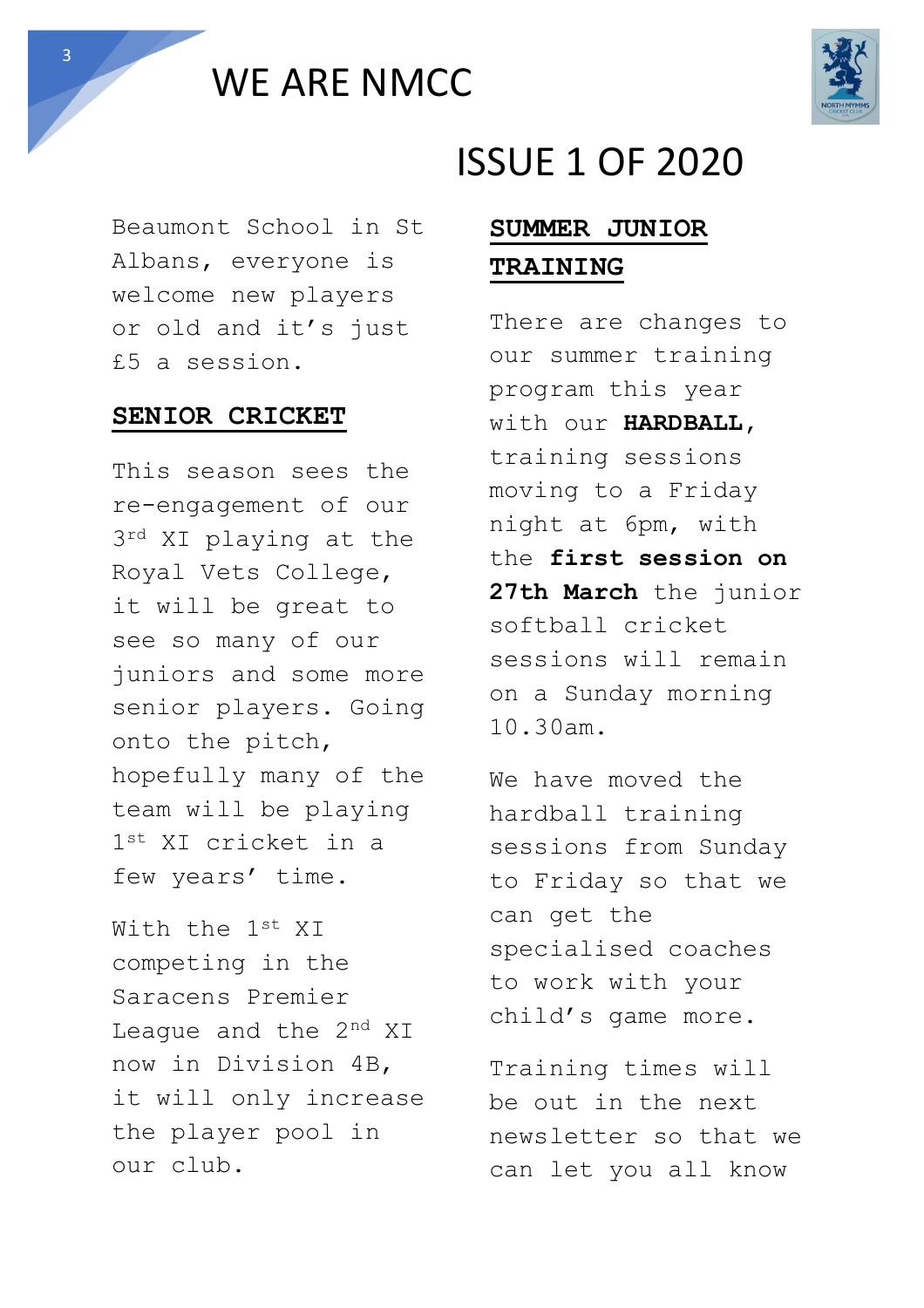



what is going. But the aim is to improve the coaching experience as well as making the evenings a social event as well

#### **COMMUNITY PROJECT**

The schools project is in full swing now with Jim going into many primary schools in the community this year, backed by a very generous grant from the Welwyn and Hatfield Council, it will enable us to go into more schools, more often and for more time and really have an impact on children within Welwyn/Hatfield and Potter's Bar. We aim once again to coach over 4000 children in primary schools and put cricket really at

# ISSUE 1 OF 2020

the forefront of children's minds.

We also in 2020 aim to go into every community club as well, scouts, cubs, air cadets etc and ensure that we have a proper link up with everyone in our community.

The culmination of the schools links up is that we will be running 2 cricket tournaments at our club this summer:

*2nd July* we will be running a girls kwik cricket festival

*9th July* we will be running a Year 3 and 4 and a Year 5 and 6 festival, it will be brilliant to get every school entering a team and the field full of enthusiastic

4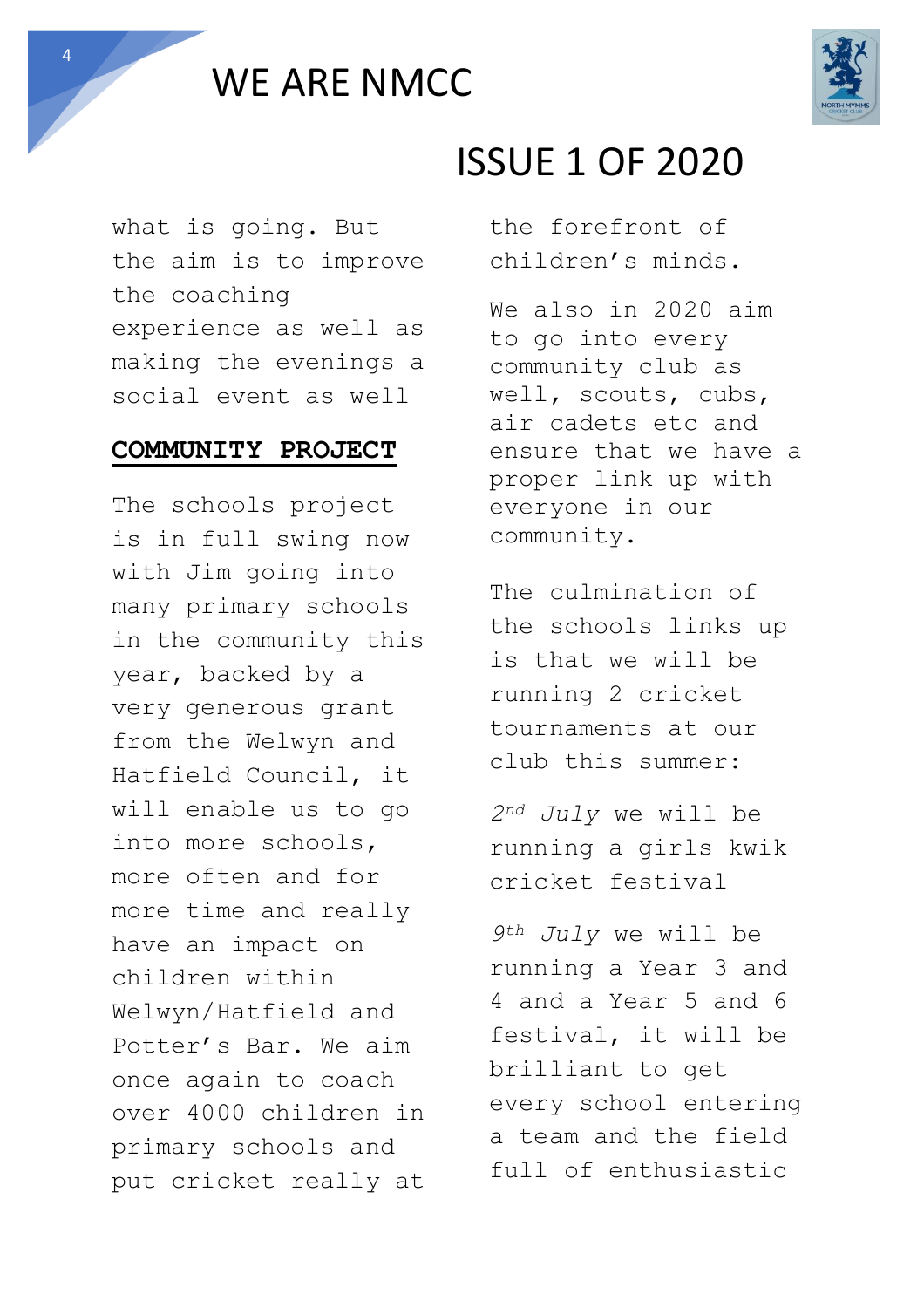WE ARE NMCC



children starting their cricketing journey.

### **ALLSTARS CRICKET**

We will once again be running ECB Allstars at the club again this summer, the timings for it this year will be on Fridays from 15th May 6pm -6.45pm & cost of the course will be £40. We will also offer the course on Sunday mornings from 17th May once again the time of this to be confirmed

Allstars is an ECB designed 8-week programme, that gives children between the ages of 5-8 the opportunity to have their first taste of cricket and set them off on their cricket journey. The link to book your child's place on the course

# ISSUE 1 OF 2020

is [https://ecb.clubspark](https://ecb.clubspark.uk/AllStars/Course/835b506d-f4bd-480b-9444-9ff6b856cc35) [.uk/AllStars/Course/8](https://ecb.clubspark.uk/AllStars/Course/835b506d-f4bd-480b-9444-9ff6b856cc35) [35b506d-f4bd-480b-](https://ecb.clubspark.uk/AllStars/Course/835b506d-f4bd-480b-9444-9ff6b856cc35)[9444-9ff6b856cc35](https://ecb.clubspark.uk/AllStars/Course/835b506d-f4bd-480b-9444-9ff6b856cc35)

### **DYNAMOS CRICKET**

This year sees the introduction of an exciting new programme for our Junior Club. The ECB Dynamos is the perfect follow on for kids who are AllStars graduates, or for those new to cricket wanting to give it a go. The programme is for 8-11 year olds and runs for 6 weeks from 29th May - 6pm - 7pm. for booking please go to [www.ecb.clubspark.uk/](https://ecb.clubspark.uk/Dynamos/Course/fba32db5-3a5f-49ec-bb8c-aa2ed3cdb9a3) [Dynamos/Course/fba32d](https://ecb.clubspark.uk/Dynamos/Course/fba32db5-3a5f-49ec-bb8c-aa2ed3cdb9a3) [b5-3a5f-49ec-bb8c](https://ecb.clubspark.uk/Dynamos/Course/fba32db5-3a5f-49ec-bb8c-aa2ed3cdb9a3)[aa2ed3cdb9a3](https://ecb.clubspark.uk/Dynamos/Course/fba32db5-3a5f-49ec-bb8c-aa2ed3cdb9a3) 

### **AND FINALLY….**

This club would not run without some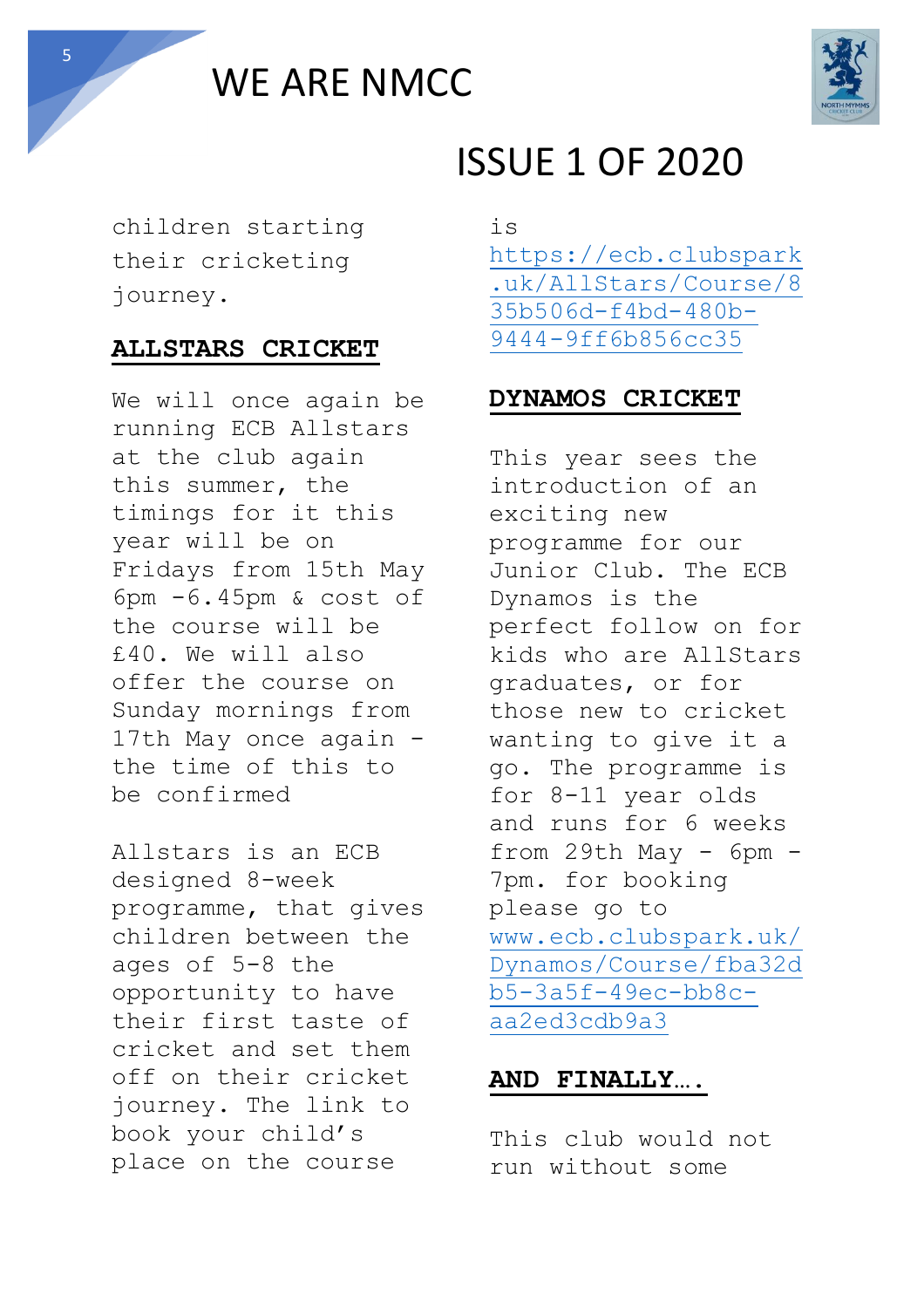



pretty spectacular efforts from some wonderful people who volunteer all their time to ensure that we go from strength to strength.

We are always looking for people to join our volunteer staff and help to take it to the next level.

One way you can volunteer is by joining our coaching team. No actual experience of playing is needed, the only things that are needed are boundless enthusiasm and be able to be energetic and passionate about teaching cricket to the next generation.

Let me know if you are interested in joining the coaching role and we will find a local coaching

# ISSUE 1 OF 2020

course for you to go on from the club.

If you would like to help out in other ways, we always need support. Umpiring the kids matches, scoring, helping in the kitchen on Sundays and manning a second-hand kit sale are all jobs for helpers. Please get in touch with Kathy by email to join in even just the once would be brilliant, and it's all for the childrens' benefit.

Have a great half term and see you all soon

#### *Jim*